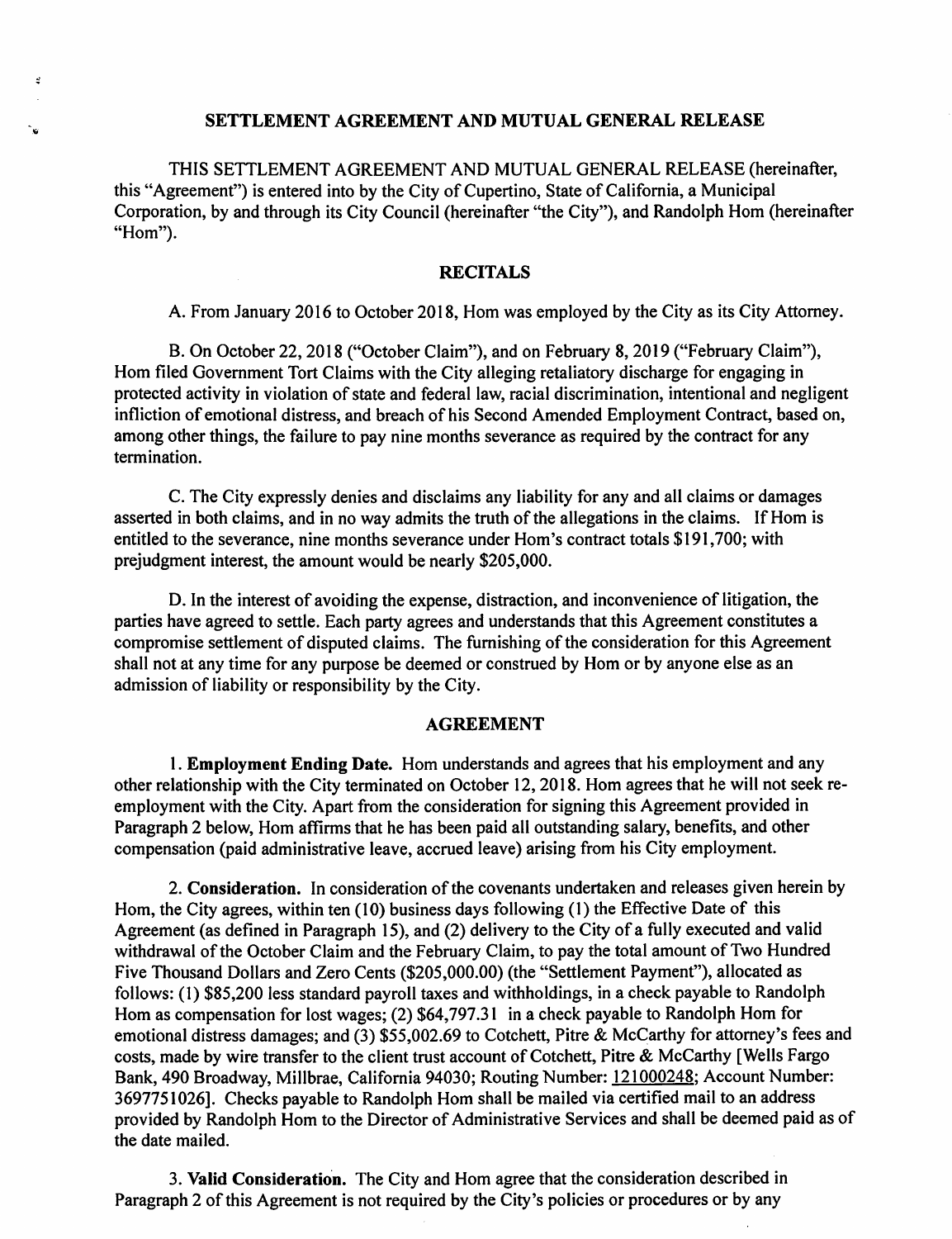contractual or noncontractual obligation (other than disputed obligations that are being settled herein), and is offered solely as consideration for this Agreement.

**4. Return of Property.** Horn confirms and agrees that he has returned to the City all property received from the City or any of its current or former employees or generated by Hom in the course of employment. Nothing in this provision shall limit the City's right to ask Hom for return of property in the future should the City or Hom later learn that Hom's electronic files still contain City property.

.<br>تى

# **5. Mutual General Release.**

**a. By Hom.** In consideration of the payments and other promises contained herein, Horn expressly waives any and all claims against the City and, to the maximum extent permitted by law, releases the City, all current and former members of the City Council, and all of the City's managers, agents, employees, and representatives ("Releasees") from any and all actual or potential actions, claims, causes of action, damages, and rights to attorneys' fees or costs, known or unknown, that he may have or claim to have based on any action or inaction by any Releasee, including but not limited to those asserted in the October Claim and February Claim. It is understood that this release includes, but is not limited to, any claims for retaliation, discrimination, wrongful discharge, as well as any claims for wages, bonuses, employment benefits (including claims under continuing employee benefit plans or claims under ERISA), or damages of any kind whatsoever, arising out of any common law torts, any contracts, express or implied, any covenant of good faith and fair dealing, express or implied, any theory of wrongful termination, any theory of negligence, any theory of retaliation, any theory of discrimination or harassment in any form, any legal restriction on Releasees' right to terminate employees, or any federal, state, or other governmental statute or ordinance, including, without limitation, Title VII of the Civil Rights Act of 1964 as amended, the Americans with Disabilities Act, the Family and Medical Leave Act, the Equal Pay Act, the Age Discrimination in Employment Act, the Older Workers Benefit Protection Act, the California Fair Employment and Housing Act, the California Family Rights Act, the California Labor Code, California Government Code § 910, et seq., or any other statutory or common law limitation or regulation of the employment relationship under state or federal law.

**b. By the City.** In consideration of the promises contained herein, the City expressly waives any and all claims against Hom and, to the maximum extent permitted by law, releases Hom, and all of his agents, employees, servants, representatives, heirs and assigns ("Horn Releasees") from any and all actual or potential actions, claims, causes of action, damages, and rights to attorneys' fees and costs, known or unknown, that the City may have or claim to have based on any action or inaction by any Hom Releasee through the date of the mediation in this matter, including by not limited to those asserted by the City in response to the October Claim and/or the February Claim. It is understood that this release includes, but is not limited to, any claims or damages of any kind whatsoever, arising out of any common law torts, any contract, express or implied, any cause of action or theory based on violation of the attorney-client privilege, attorney work-product doctrine or privilege, defamation, conversion, confidentiality, malpractice, right to privacy, negligence, discrimination or harassment, in any form, or any statutory or common law limitation under state or federal laws. For the avoidance of doubt, the City does not hereby release future claims it may have against Hom if Horn has violated or does violate any duty to the City, including without limitation the obligation of confidentiality owed by attorneys to former clients, either since the mediation in this matter or in the future.

c. It is the intention of Horn and the City in executing this Agreement that the same shall be effective as a waiver and bar to each and every claim, including any potential unknown or unsuspected claims. Hom and the City therefore expressly waive any and all rights and benefits conferred by the provisions of SECTION 1542 OF THE CALIFORNIA CIVIL CODE, which provides:

> "A GENERAL RELEASE DOES NOT EXTEND TO CLAIMS THAT THE CREDITOR OR RELEASING PARTY DOES NOT KNOW OR SUSPECT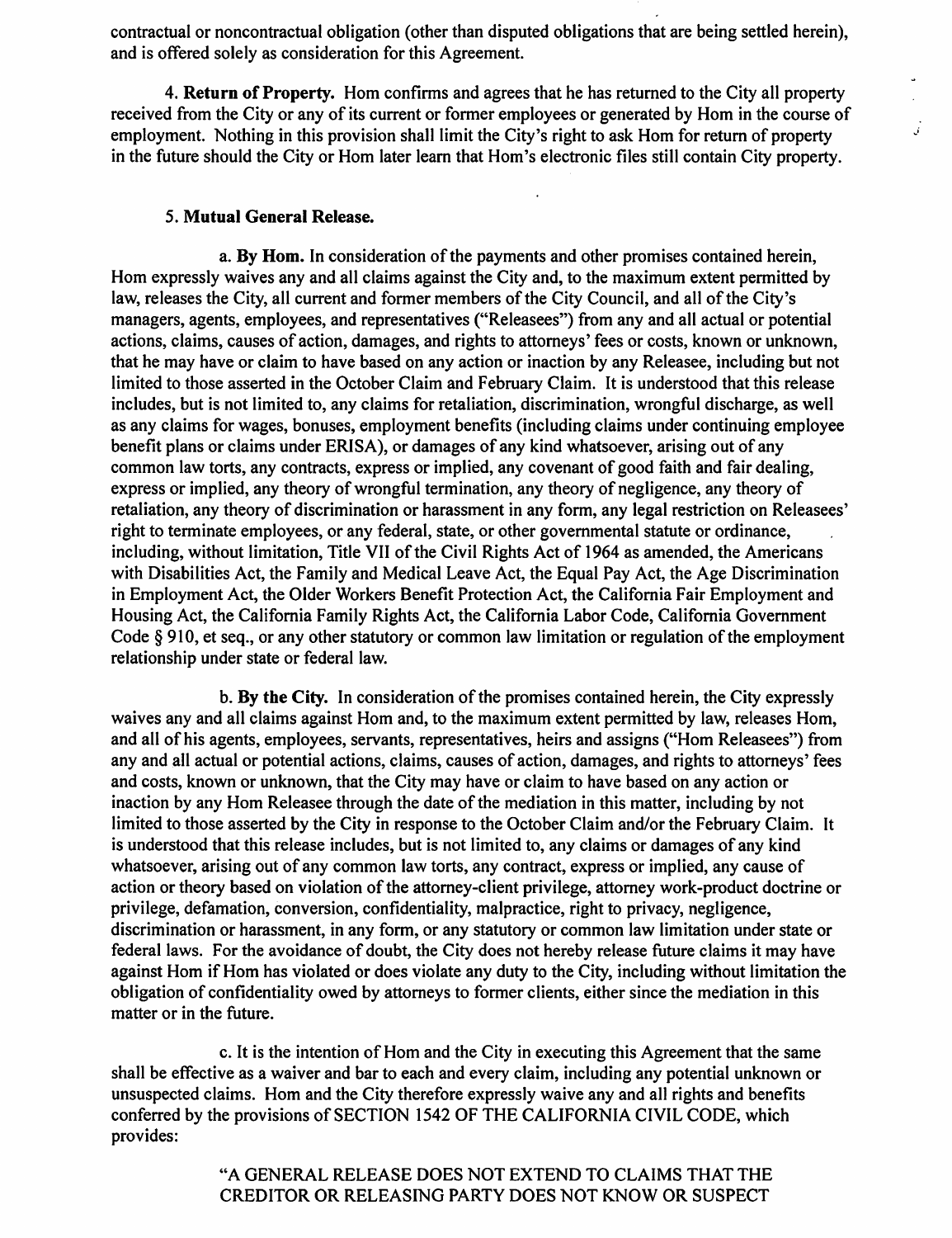**TO EXIST IN HIS OR HER FAVOR AT THE TIME OF EXECUTING THE RELEASE AND THAT, IF KNOWN BY HIM OR HER, WOULD HAVE MATERIALLY AFFECTED HIS OR HER SETTLEMENT WITH THE DEBTOR OR RELEASED PARTY."** 

**The parties expressly waive any right, claim or cause of action that might arise as a result of information later learned by them.** 

ś

'n,

**6. No Admission of Wrongdoing. This Agreement shall not be construed as an admission by the City of any wrongful act, unlawful discrimination, or breach of contract, and the City specifically disclaims any liability to or unlawful discrimination against Horn.** 

**7. Other Charges or Complaints. Hom represents that he has not filed any complaints, claims, charges, appeals, or actions against Releasees with any state, federal, or local agency or court, and that Horn will not do so at any time hereafter. Nothing in this Agreement is intended to waive claims (i) for unemployment or workers' compensation benefits, (ii) for vested rights under ERISAcovered employee benefit plans as applicable on the date Hom signs this Agreement, (iii) that may arise after Horn signs this Agreement, or (iv) which cannot be released by private agreement. In addition, nothing in this Agreement prevents Hom from filing a charge or complaint with or from participating in an investigation or proceeding conducted by the EEOC, National Labor Relations Board, or any other any federal, state or local agency charged with the enforcement of any laws, or from exercising rights under Section 7 of the NLRA to engage in joint activity with other employees, although by signing this release Hom is waiving rights to individual relief based on claims asserted in such a charge or complaint, or asserted by any third-party on his behalf, except where such a waiver of individual relief is prohibited.** 

**8. Severability. The provisions of this Agreement are severable, and, if any part of it is found to be unlawful or unenforceable, the other provisions of this Agreement shall remain fully valid and enforceable to the maximum extent consistent with applicable law.** 

**9. Applicable Law. This Agreement is entered into in Cupertino, California and shall be interpreted under the laws of the State of California without regard to California's conflicts of laws principles. Any disputes arising under this Agreement shall be brought in a court of competent jurisdiction within Santa Clara County, California.** 

**10. Entire Agreement. This Agreement sets forth the entire understanding between the City and Hom and supersedes any prior agreements or understandings, express or implied, pertaining to the terms of Horn's employment with the City and the termination of the employment relationship. Hom acknowledges that in executing this Agreement, he does not rely on any representation or statement by any representative of the City concerning the subject matter of this Agreement, except as expressly set forth in the text of this Agreement.** 

**11. Employment References. The City agrees to answer all potential employment inquiries regarding Hom by only verifying Horn's dates of employment and job title while working for the City. Hom agrees to direct all potential emplyment inquires to the Director of Administrative Services at Phone (408) 777-3220, Fax (408) 777-3109.** 

**12. No Assignment of Rights. Horn warrants and represents that he has not heretofore assigned or transferred to any person not a party to this Agreement any released matter or any part or portion thereof and each shall defend, indemnify and hold harmless any Releasee from and against any claim (including the payment of attorneys' fees and costs actually incurred whether or not litigation is commenced) based on or in connection with or arising out of any such assignment or transfer made, purported or claimed.** 

**13. Consult with Counsel. In entering into this Agreement, the parties represent that they have relied upon the advice of their attorneys, who are attorneys of their own choice, and that the terms of this Agreement have been completely read and explained to them by their attorneys, and that those terms are fully understood and voluntarily accepted by them.**